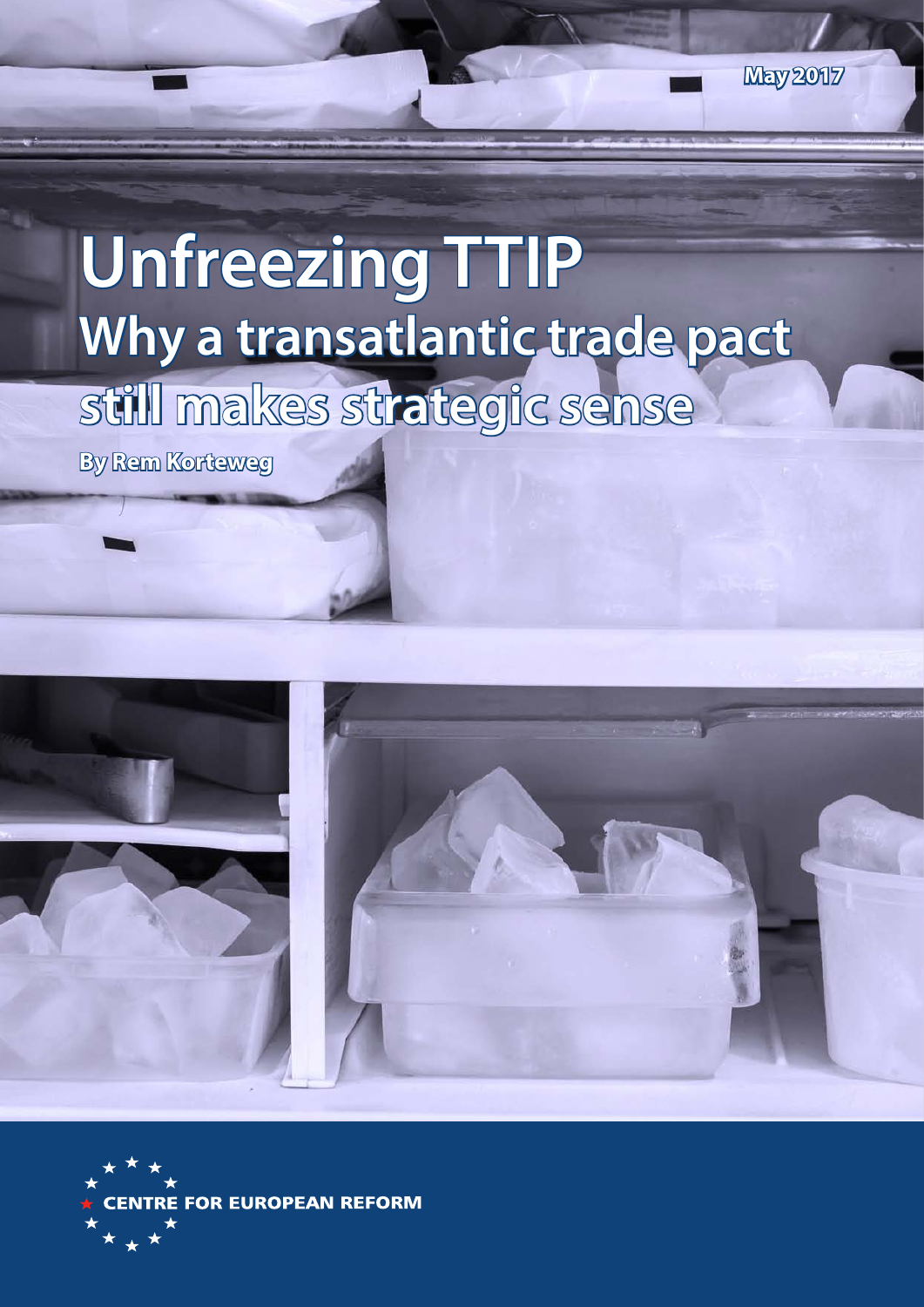# **Unfreezing TTIP: Why a transatlantic trade pact still makes strategic sense**

**By Rem Korteweg**

- The talks about a transatlantic trade and investment partnership (TTIP) are in the freezer, and as long as US president Donald Trump continues his protectionist and anti-EU message, they will stay there. But since Trump and the EU never formally cancelled the talks, TTIP could be brought in from the cold.
- Trump does not see trade deals in multilateral, strategic terms. And Europe's heated debate about TTIP hardly takes the deal's foreign policy dimension into account. But an agreement would deepen transatlantic co-operation at a time when the notion of 'the West' is increasingly in question. It would help push back against illiberal trade practices and strengthen the rules-based global trading order. And it would support European energy security.
- \* The lack of a deal would come at a cost. TTIP's freeze sends a signal of Western disunity on global trade, raising doubts about America's and Europe's ability to protect the liberal economic system at a time of multipolarity and rising protectionism. TTIP's freeze is both a symptom and a cause of the troubled state of the transatlantic relationship.
- TTIP was designed, amongst other things, to identify areas of regulatory convergence between the EU and the United States. Transatlantic standards and trade rules would help promote a Western view of trade on the global level; a view based on open markets and high levels of consumer protection, guaranteed by the rule of law. The size and attractiveness of the ensuing transatlantic market and its higher regulatory standards meant the trade pact could set standards internationally, contributing to creating a global level playing field on transatlantic terms.
- Europe and the United States have a shared interest in countries like China respecting international trade rules and not distorting the market. It cannot be ruled out that at some point the Trump administration will seek to nudge China to play by the rules, rather than punishing it or resorting to protectionism. If that occurs, and Trump's approach to the EU changes, Europe should stand ready to discuss with Washington the potential benefits of a transatlantic trade pact.
- A transatlantic trade deal could boost Western economic influence, and in the process help rein in China's illiberal trading practices. Even a mercantilist like Donald Trump might come to see the merit of this.
- By setting global standards on issues like sustainable resource extraction, state-owned enterprises and corruption, a transatlantic deal would help create the conditions for co-operation, not competition, with China's 'One Belt, One Road' project. It would also create international economic incentives for domestic reforms in China.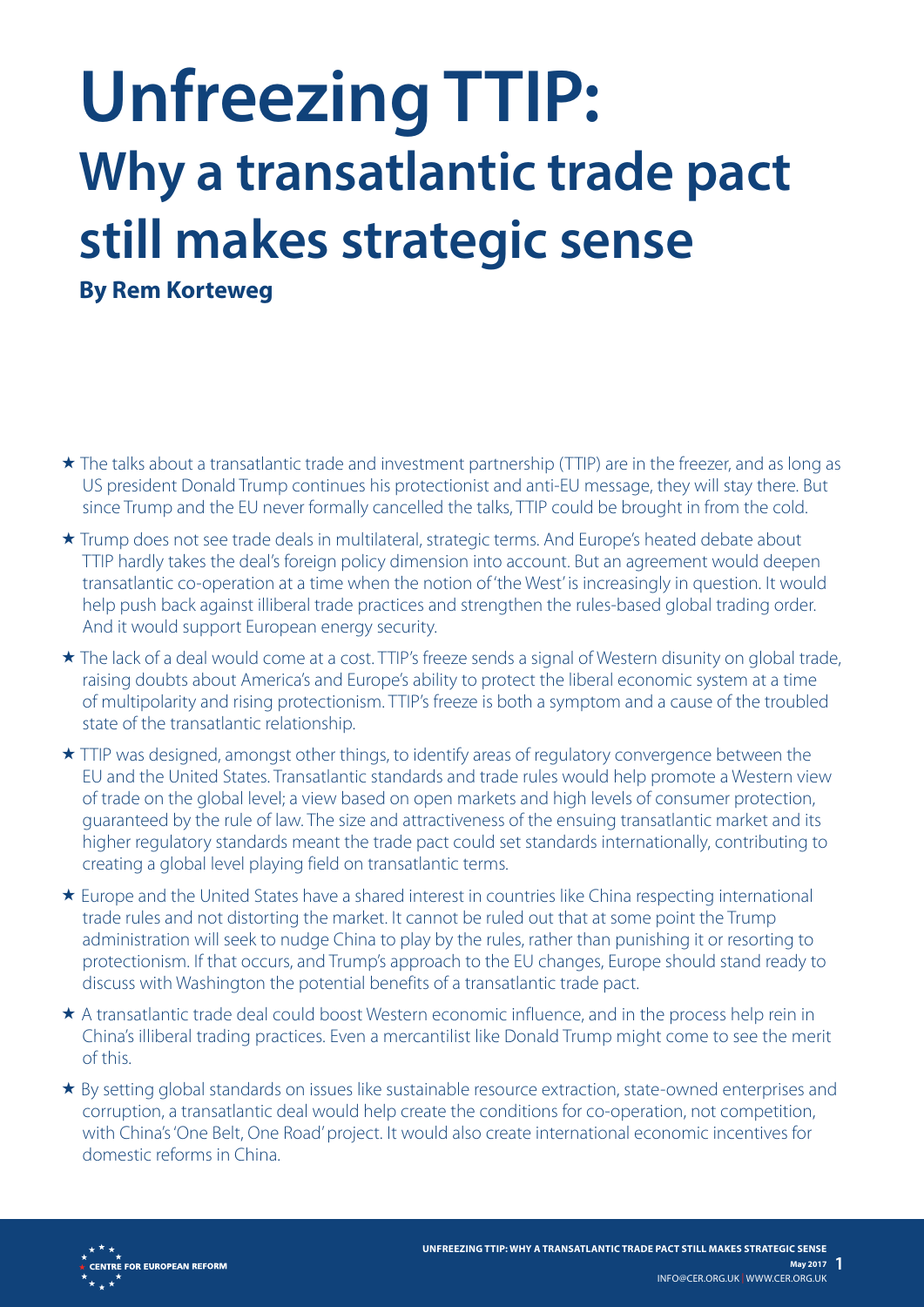- European energy security would benefit if a transatlantic deal guaranteed US energy exports in the event of European shortages.
- ★ Trump's anti-trade rhetoric and his appointment of free-trade sceptics to senior positions in his administration offer a convenient excuse to European leaders to discontinue the trade talks. But they should use this halt to reflect how to win back European public support in favour of free trade. European governments need to take ownership of the debate on trade liberalisation; see trade negotiations as a campaign; exclude investment protection from a trade pact; and not shy away from publicly arguing the strategic merits of a deal.

#### In the age of US President Donald Trump, Brexit and increasing public concern about the impact of globalisation on Western societies, the prospects of a transatlantic trade agreement look bleak.

Since 2013, the EU and the United States have been negotiating the transatlantic trade and investment partnership (TTIP). But it may never reach a conclusion. Following the election of Trump, an explicitly tradesceptic president, the EU's trade commissioner, Cecilia Malmström, announced that TTIP would be "in the freezer for quite some time".

Donald Trump does not see trade policy as a tool to strengthen the global trading system. From his mercantilist perspective, trade relations are zero-sum transactions. He believes exports are good and boost the US economy, while imports are bad and threaten US jobs. When it comes to trade agreements, his economic nationalism leads him to prefer bilateral deals so the US can leverage its massive market power, thereby increasing his chances of extracting trade concessions from the other side without giving much in return. There is no indication that the trade officials he has appointed are any less mercantilist or critical of regional trade agreements or multilateralism than he is.

# *"Donald Trump believes exports are good and boost the US economy, while imports are bad and threaten US jobs."*

Since entering the White House, Trump has signed an executive order to renegotiate the North American Free Trade Agreement (NAFTA) governing America's trade relations with Canada and Mexico. He also withdrew from the Trans-Pacific Partnership (TPP), a major multilateral trade deal with 11 Asia-Pacific countries, before it could be ratified. He has also threatened punitive taxes and tariffs for US companies that move jobs abroad. Unhelpfully, he has spoken negatively about the European Union, suggesting that it is a mere "vehicle for Germany". In an interview he speculated that other countries would also follow Britain's example and leave the club. His negative perception of the EU may be informed by the fact that the US runs a trade deficit with the EU. According to the European Commission, in 2015 the EU's combined goods and services trade surplus with

the US amounted to €135 billion. An additional factor could be that in negotiations with the EU, the US is not the larger party – the EU and US economies are more or less equally sized – and so it would be less able to throw its weight around at the negotiating table. In this environment, an ambitious trade agreement that seeks to lower regulatory barriers between the US and the EU, allowing more market access for European firms to the American market, would seem to have little chance.

The lack of a deal should concern those that care for the transatlantic relationship and the rules-based trading order. A transatlantic trade deal would help strengthen the transatlantic relationship and the ability of the West to push back against illiberal economic governance. Failure to reach a deal will be a missed opportunity; particularly as it comes on top of serious doubts about Trump's commitment to transatlantic security cooperation and NATO.

Trump's election, however, came after the chances of a TTIP deal had already faded across Europe. Britain's vote to leave the European Union in June 2016 was a blow, removing one of TTIP's strongest proponents from the Union. And in August, cabinet ministers in France and Germany pulled the rug out from under the negotiations, mainly in response to growing domestic opposition to a deal. Sigmar Gabriel – Germany's vice-chancellor and then economics minister – said on August  $28<sup>th</sup>$  that the talks with the US had failed; two days later Matthias Fekl – the French trade minister – called for the end of TTIP.

For European governments, promoting TTIP has been an uphill struggle. TTIP's critics have successfully dominated, and at times obfuscated, Europe's public debate about a transatlantic trade deal. They have raised questions about how an agreement might affect Europe's ability to regulate health and environmental issues; whether democratic governments would still be able to make and change regulations without being sued by multinationals; and whether the high standards of European food quality would be protected. They have been able to organise rallies at which tens of thousands of people demonstrated against a trade deal, long before details of an agreement were clear.

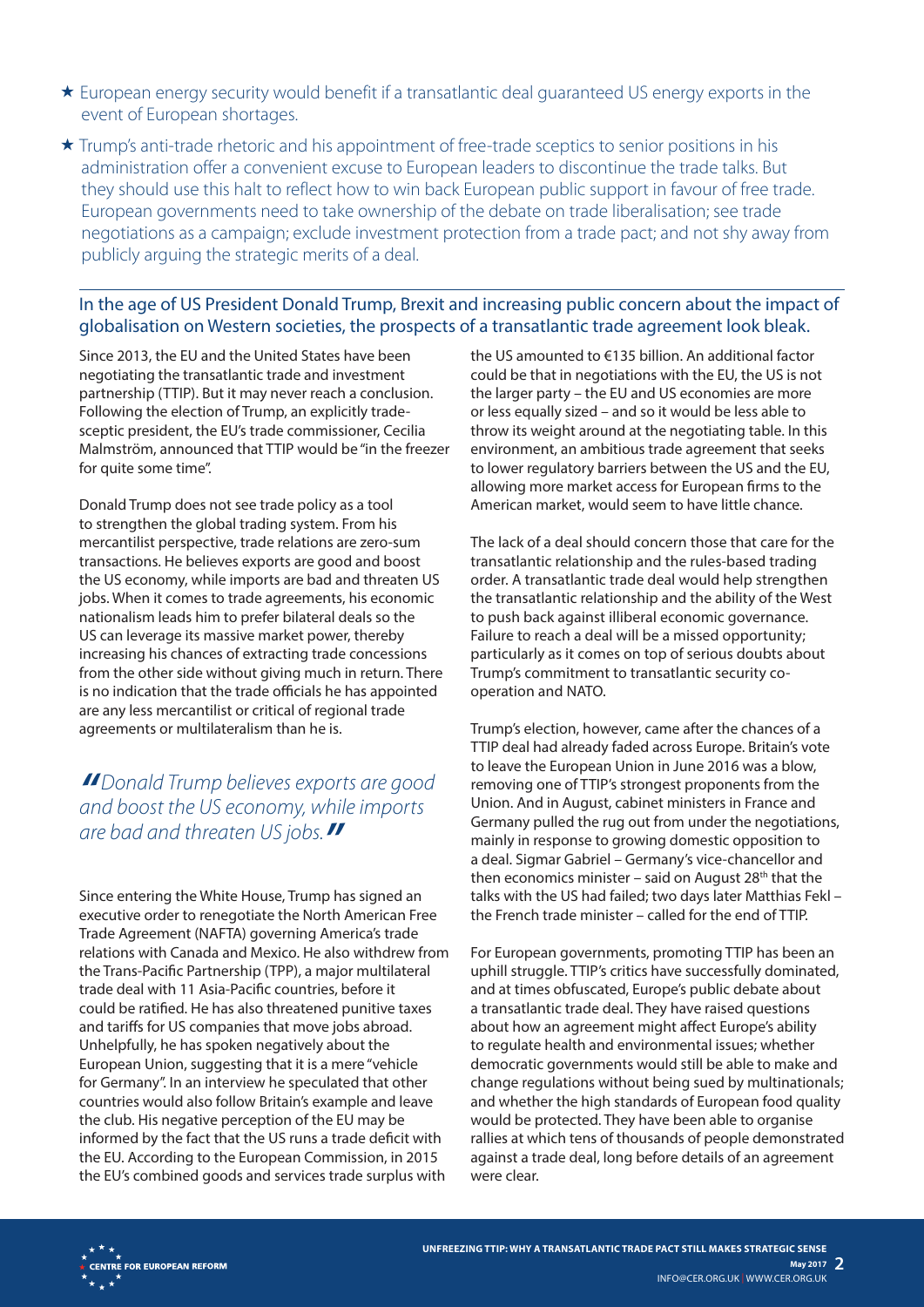Over the past years, scant attention was paid to the strategic arguments in favour of a transatlantic deal. Trade agreements are designed to spur economic growth, reduce the cost of cross-border business, exploit comparative advantages and increase the diversity of products and services available to consumers. But they are not just economic agreements. There is a clear link between trade agreements and foreign policy. Deals would never be struck without effective diplomacy, and successful trade agreements strengthen diplomatic ties between the countries that sign them. Historical efforts at regional integration – whether in Europe, South East Asia or South America – have all started with trade pacts. They can be instruments of foreign policy. If trade sanctions are meant to punish or express discontent, then trade deals are statements of political support and friendship.

# *"If trade sanctions are meant to punish, then trade deals are statements of political support and friendship."*

There is a geopolitical dimension to the TTIP talks that has often been ignored, or all too readily dismissed. Beyond the economic gains of reducing trade barriers, a transatlantic trade pact would give a boost to Western foreign policy and deliver several strategic advantages: it

would deepen transatlantic co-operation at a time when the notion of 'the West' is increasingly called into question in the US and Europe; it would strengthen the rules-based global trading order when it is being challenged by nondemocratic states; and it would support European energy security. TTIP's freeze sends a signal of Western disunity on global trade, raising doubts about America's and Europe's ability to protect, let alone strengthen the liberal economic system in the context of rising protectionism.

Commentators have suggested that TTIP is dead and buried as long as Trump is president. But even with a mercantilist in the White House, there are elements of a transatlantic trade pact that the US may find worth pursuing. An introductory meeting in April 2017 between Commissioner Cecilia Malmström and Wilbur Ross, the US commerce secretary, hinted at the possibility that the talks might be restarted.

Though it is too early to tell whether the talks will continue, this paper focuses on a deal's potential to deliver diplomatic benefits to Europe and the US, even in the era of Trump. It looks at how a deal can help to set global trade rules and standards; respond to the geopolitical challenge of competing economic models on the Eurasian landmass; and strengthen transatlantic cooperation. It closes by making suggestions on how the EU could regain public support for a transatlantic deal and salvage some of TTIP's strategic potential.

# Why global trade rules need to be strengthened

How does a trade agreement translate into foreign policy influence? Trade can be an engine for economic growth, and a growing economy allows a government to make more resources available for diplomacy, defence and development aid, expanding a country's foreign policy footprint. But there are more far-reaching effects too.

One of TTIP's objectives has been to set global rules for trade. These rules are meant to ensure fair play. Ideally the rules are agreed by all in multilateral institutions like the World Trade Organisation (WTO). But as the lack of progress on the 'Doha round' of trade talks at the WTO makes clear, multilateral co-operation has become

increasingly difficult and an ambitious global trade deal is currently not on offer. In the coming decades, economic growth is likely to be concentrated in Africa, Asia and Latin America. One reason for the stalemate in the WTO is that countries on different income levels have different preferences for how an economy should be run; another is that some emerging economies are challenging the principle of open markets, limited government intervention and rules-based trade. They take a more expansive view of the government's role in setting the terms of doing business. Their stance makes reaching a consensus very difficult.

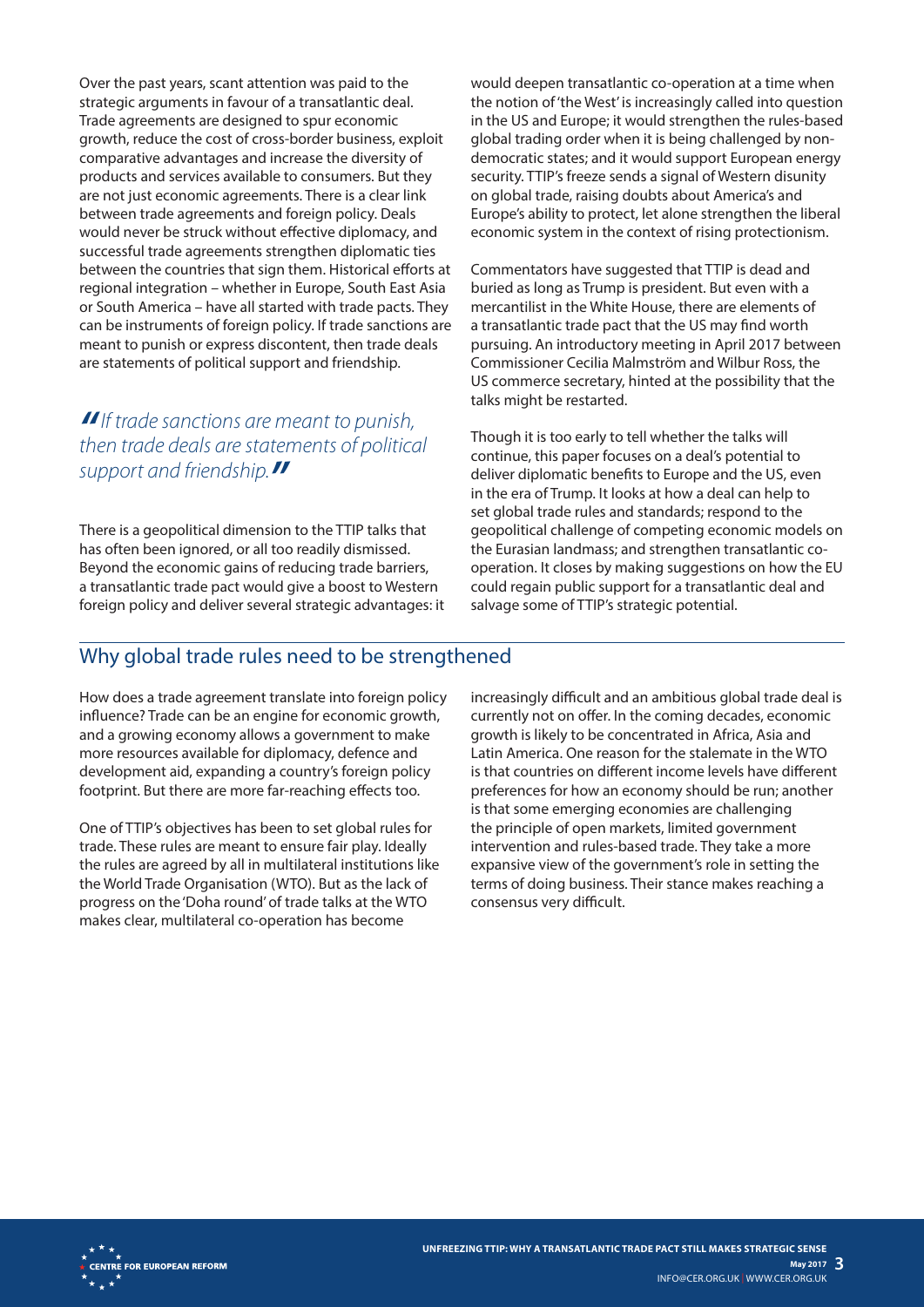



China, for instance, deploys aggressive industrial policies that may benefit its growing industries but distort trade, including with the EU. As a result, in the last four years, China has been the main target for EU anti-dumping measures (see Charts 1 and 2). In 2016, the EU initiated 33 investigations into unlawful subsidies and trade distorting practices, 7 of which were into Chinese activities. In total, the EU has 65 measures – mostly duties – in place against Chinese exports. That is six times more than against India,

the country facing the second-largest number of EU antidumping measures.

Some emerging economies also raise trade obstacles and give domestic firms preferential treatment over foreign ones. A report by Global Trade Alert in November 2015 indicated that protectionist measures have increased since 2012, with India, Russia, China, Brazil, Indonesia, Argentina – but also the United States – being the worst

**CENTRE FOR EUROPEAN REFORM**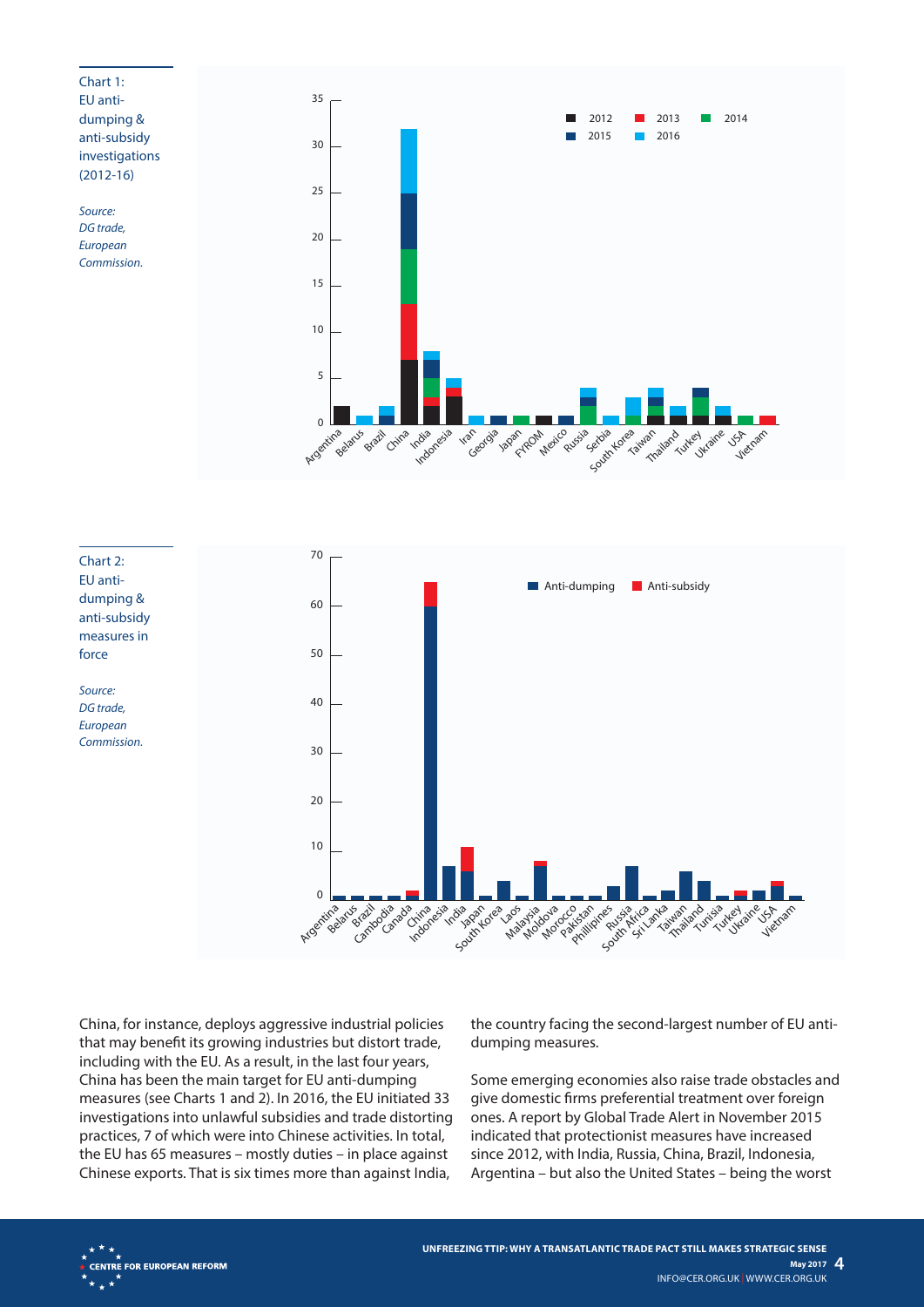offenders.1 So-called behind-the-border measures or non-tariff barriers (NTBs), such as lengthy customs procedures, red tape and regulatory requirements, are on the rise. These barriers often play a more important role

in distorting trade than tariffs and duties, both deterring foreign exporters and protecting domestic producers. In short, the playing field is not level.

### How a transatlantic deal could set global standards

Rather than retaliating against illiberal trade practices with tit-for-tat protectionism – proportionate antidumping measures notwithstanding – a more elegant, durable and pro-trade solution would be to set trade rules that prevent distorting policies. The underlying principle is that free trade should be rule-based. As countries like China and India integrate more deeply into the global economy, and their economies move up the value chain, they will compete more with Western firms. It is in the West's interest that they do so on the basis of a level playing field, and with similar rules to those that apply to Western companies. They should not be able to undercut Western companies because of lax labour or environmental regulation.

*" The size and appeal of the transatlantic marketplace mean that its standards and rules would be adopted by others."*

But as the international system becomes more multipolar and less Western-centric, and as several non-Western countries challenge the global trading system, reaching multilateral agreements on trade rules becomes more difficult. In these circumstances, the next-best way to strengthen the rules-based system, other than through the WTO, is in large, open, regional trade deals that countries like China, India and Brazil would find hard to ignore.

Demographic trends and economic growth across emerging economies are reshaping the global economic balance of power. According to the EU's own statistics, the combined European and US share of the world economy dropped from 60.4 per cent in 2003 to 45.9 per cent in 2013.<sup>2</sup> A European Commission report in 2012 estimated that by 2050 the US and EU combined would only make up around one third of global GDP.<sup>3</sup> If this comes true, in half a century the West's share of the global economy will have halved. So the West's ability to determine the global framework in which trade takes place is gradually decreasing. Western governments face a fleeting window of opportunity to set rules and standards. And President Trump's protectionist streak is not helping.

But how does standard-setting work? Aside from removing traditional trade barriers – which would give

*1:* Simon J. Evenett and Johannes Fritz, 'The tide turns? Trade, protectionism and slowing global growth: The 18<sup>th</sup> Global Trade Alert report', VoxEU, 2015.

transatlantic economies a small but welcome boost since transatlantic tariffs are already mostly low – TTIP aims to align US and European regulations through mutual recognition agreements, common standards for products and services, and new trade rules. Non-tariff barriers, such as differences in regulatory standards, are impediments to business and raise costs for producers and prices for consumers. If removing tariffs and quotas were the centrepiece of trade liberalisation of the previous decades, removing non-tariff barriers is the next step. Barriers range from different permit systems and customs procedures to methods for testing products, qualifications for professionals, intellectual property protections, visas for on-site service provision, data protection rules, financial regulation for banks and much else. They particularly affect highly-regulated markets, particularly service sectors. Without such barriers, trade would flow more freely and consumers would benefit. Non-tariff barriers differ from tariffs in one important respect: tariffs are removed when cross-border duties or quotas are reduced to zero; non-tariff barriers are removed when cross-border rules and regulations converge at a commonly agreed level, not when they are lifted.

A transatlantic deal would bring together the two largest trading powers in the world. Given the size of the transatlantic economy – currently encompassing close to 50 per cent of global GDP, 40 per cent of global trade in services and 30 per cent of global trade in goods – TTIP would be the biggest regional deal around. The size and attractiveness of the transatlantic marketplace mean that its standards and rules would gradually be adopted by others; third-country exporters that wanted to sell into the transatlantic market would be required to meet TTIP rules. Just as Saturn has a stronger gravitational pull than much smaller Mars, and Saturn has captured several moons in its orbit, so too would TTIP's massive transatlantic market have the ability to determine the standards adopted by those economies around it. Its reach would be much wider than that of the US or EU markets individually. Besides, there is empirical evidence that through regulatory co-operation the EU and the US could set higher standards, which would not just be introduced in each other's economies but also be adopted internationally.

Economic convergence at higher regulatory standards is known as the 'California effect'. In the automobile

*2:* Eurostat, 'The EU in the world – economy and finance', March 2015. *3:* 'Global Europe – 2050', European Commission, 2012.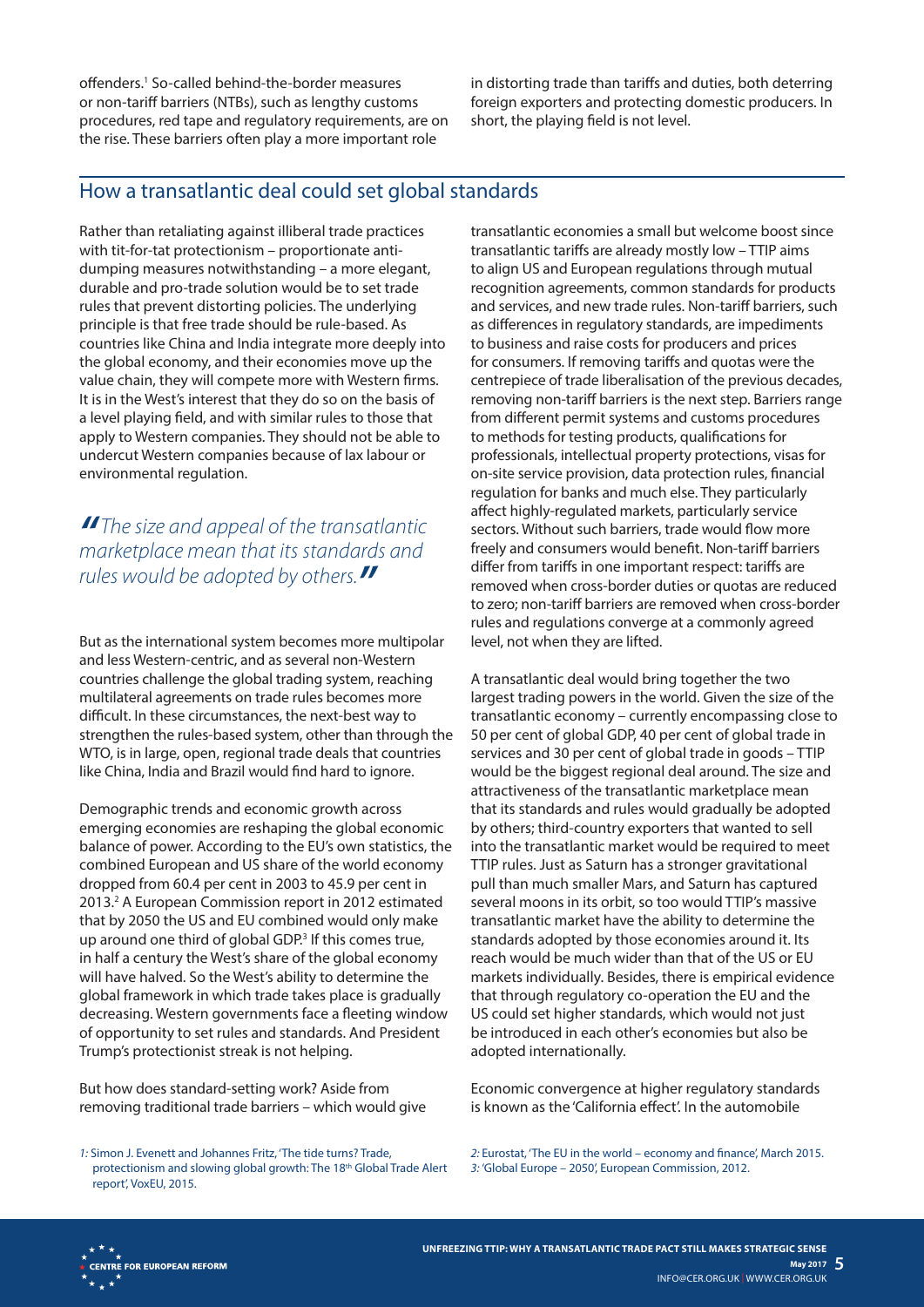sector, research shows that third countries that export to higher-regulation markets face powerful incentives to adopt the same higher standards domestically.<sup>4</sup> But the California effect works both ways; there is evidence that higher-regulation markets become more attractive for inward investment because they have a standard-setting capacity that reaches far beyond their own markets.

TTIP's critics in Europe (and some in the US) have emphasised the differences in standards between the United States and the EU – for instance pointing to the differences between America's scientific ('trust the research') and Europe's precautionary ('err on the side of caution if the science is inconclusive') regimes for food safety. One well-known controversy concerns American consumption of chlorine-washed chicken. Europeans do not want to introduce this product in their food chains, even though this means that the rate of salmonella contamination of poultry is higher in Europe than the US. But for those outside Europe and the US, this distinction is of little consequence. They see it as the narcissism of minor differences. To them, any Western standard of food safety – whether it is US or European – is a standard worth aspiring to. The pull of Western standards on third countries becomes stronger still if Europe and the US develop common standards.

# *"If wars are the foreign policy equivalent of avalanches, trade agreements are more like glaciers."*

Regulatory convergence in areas such as food safety, environmental protection, intellectual property, data flows, and labour protection, combined with the size of the transatlantic marketspace, would allow the US and EU to set high standards at the global level.<sup>5</sup> Not through punitive measures, but through the attraction of the transatlantic market, the US and EU would be able to shape global economic activity, strengthen rules-based trade, increase the West's soft power and in the process boost the West's foreign policy influence.

A level playing field created on the basis of transatlantic standards and norms would have the benefit of orienting emerging economies towards European and American rule-makers. New standards on sustainable resource extraction or labour protection would also contribute to international development agendas. A transatlantic trade pact would change the global trading landscape inexorably, but do so gradually, not instantaneously, as a deal's impact percolated slowly through the international trading system and new trade norms took root. If wars are the foreign policy equivalents of avalanches, trade agreements are more like glaciers.

There are, however, concerns in third countries, particularly those that trade a lot with the US or the EU, like Turkey, Norway, Canada and others. They worry that, rather than a level playing field, a transatlantic deal could create a new trade bloc and divert trade flows. They fear US and European exporters could take advantage of new preferential trade terms at the expense of thirdcountry exporters. This would be counterproductive and is avoidable. The existence of an EU-Mexico trade agreement – and the provisional application of one with Canada – complements America's existing deals with its North American neighbours. But it is important to ensure that these agreements are sufficiently up-to-date to avoid skewing trade relations. If a transatlantic pact materialises, for instance, Turkey would have a justified interest in reaching a bilateral agreement of its own with Washington to prevent trade diversion caused by a transatlantic deal; under current bilateral arrangements with the EU, it would have to accept exports from the US, but would not automatically have preferential access to the US market. Norway, as a member of the European Economic Area, would have to accept all regulatory standards agreed in TTIP, and so has an interest in remaining close to the negotiations. More generally, TTIP should be an 'open' agreement; this means that if third parties sign up to TTIP regulations and standards they should be able to participate fully in the transatlantic market. Close and trusted trading partners could even be involved in shaping TTIP standards for new goods and services. TTIP's diplomatic clout would increase as more countries join it.

# How the US and Europe can deal with China

Economic competition has geopolitical implications, and markets can matter as much as militaries. This is particularly so for centres of political power that seek to determine how the global trade system, or parts of it, work. And as the multilateral trading system weakens, rival economic blocs are emerging which could become spheres of exclusive political influence.

- *4:* Richard Perkins and Eric Neumayer, 'Does the California effect operate across borders? Trading and investing-up in automobile emission standards', LSE, February 2010.
- 5: Christian Odendahl and Rem Korteweg, 'Shaping 21<sup>st</sup> century trade: TTIP, global standards and multilateralism', CER policy brief, April 2016.

This risk is apparent, for instance, with Russia's Eurasian Economic Union and China's One Belt, One Road (OBOR) initiative. Both are models of economic integration that – at least partially -seek to further geopolitical agendas.<sup>6</sup>

The Eurasian Economic Union is a Russian-sponsored attempt to copy elements of the EU's single market and

*6:* Ian Bond, 'The EU, the Eurasian Economic Union and One Belt, One Road: Can they work together?', CER policy brief, March 2017.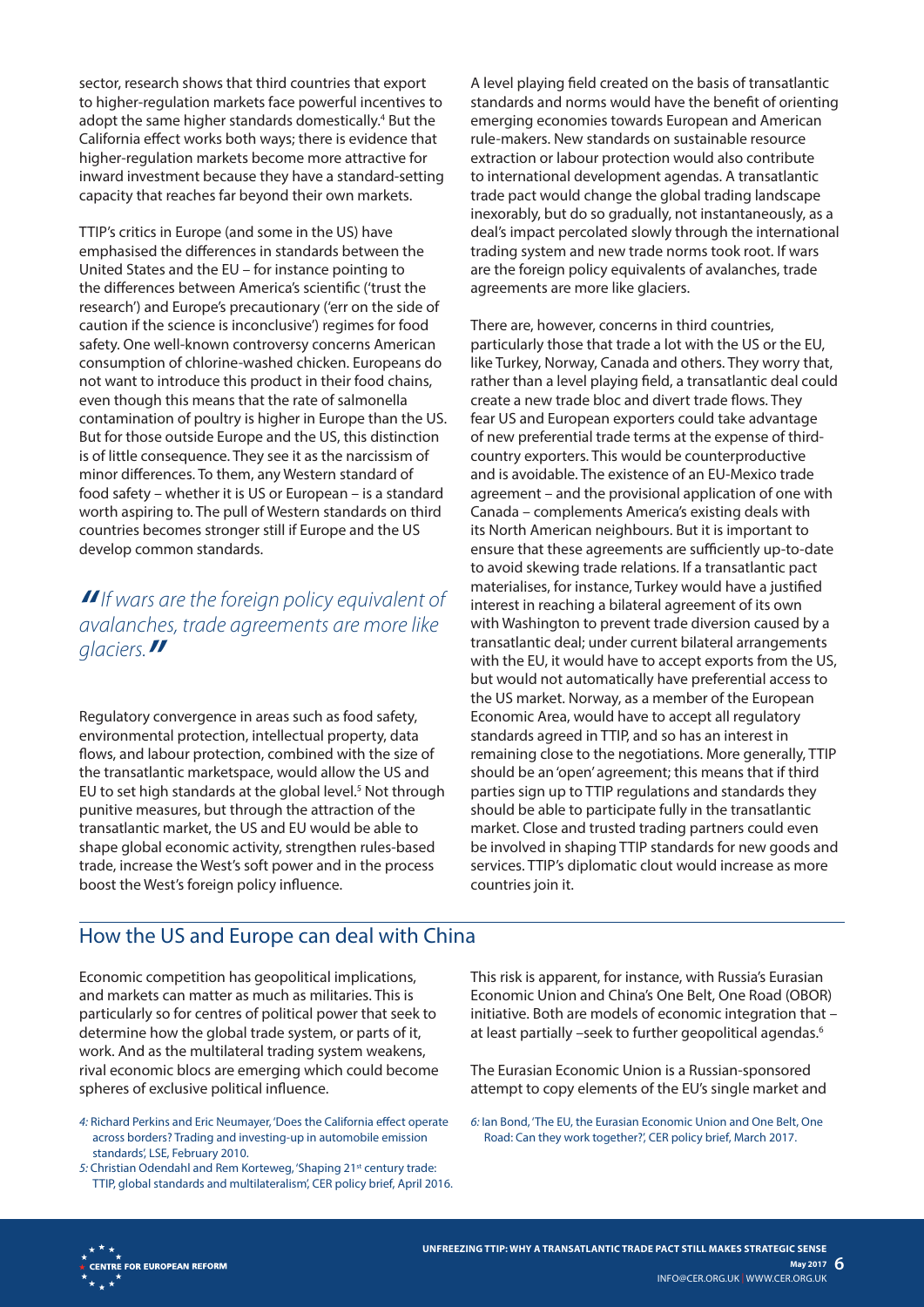so bring Russia's neighbours into Moscow's economic and political orbit. Its current membership is Armenia, Belarus, Kazakhstan, Kyrgyzstan and Russia. As a result of Russia's economic weakness and disagreements among the members, the union's political clout today remains relatively small. However, if Moscow's fortunes improve, the Eurasian Economic Union could become an economic vehicle to promote Russia's longer term political ambitions and challenge the EU as a model of politicaleconomic integration in parts of Eastern Europe.

OBOR increases China's influence across the Eurasian landmass, primarily in Central Asia and Eastern Europe. By making substantial infrastructure investments in a band of markets across Eurasia, OBOR aims to secure China's supply lines for commodities imports and diversify export routes to the European market for Chinese manufactured goods. In terms of its foreign policy relevance, on the one hand OBOR is a hedge against potential disruption of supply lines in the Western Pacific and the South China Sea. On the other hand, it increases China's political access and influence in Central Asia and Eastern Europe. One indication that China's growing economic clout may indeed be leveraged for political ends was the EU's weak response to a ruling against China on the South China Sea by an international arbitration court in 2016.<sup>7</sup> The EU was divided in its response, at least in part, because some eastern European member-states did not want to ruffle Chinese feathers; they are more concerned about economic ties to Beijing than competing territorial claims in the South China Sea.

*"It is in Europe's interest that both these Eurasian trade initiatives do not become tools for political coercion."*

It is in Europe's interest that both these Eurasian trade initiatives do not become tools of political coercion, but, rather, opportunities for co-operation. If Europe could influence the global rules of trade in its favour, some of the sharp political edges of these two initiatives could be removed.

China's investment policy is known for its emphasis on non-interference in domestic affairs. This 'no strings attached' approach has meant that Chinese investment – usually through state-owned enterprises or firms with close links to the Chinese authorities – turns a blind eye to human rights abuses, weak labour rights, corruption or environmental damage in the destination country. Such practices strengthen authoritarian rulers. They also threaten to trigger a race to the bottom in corporate behaviour, undermining international development

objectives. To guard against such excesses, which at times Western companies have also been guilty of, Europe has an interest in a rules-based level playing field for international investment in resource- and commodityexporting economies, many of which are expected to benefit from OBOR.

This has been a shared transatlantic ambition. The 2010 US Dodd-Frank Act, which was primarily about financial regulation, also contained a 'publish what you pay' clause (Section 1504), which required US-listed oil, gas and mining firms to make public the fees, taxes, royalties and other payments they had made to foreign governments. The idea behind this initiative was that greater transparency in the sector would reduce corruption and promote sustainable resource extraction. US firms, however, complained that the measure put them at an international disadvantage and Trump has since signed legislation to repeal the section. But this is a typical example of a new trade rule that fails when agreed at the national level, but may succeed when agreed with others. TTIP's negotiators intended to include a similar clause in their trade pact.

The US and Europe have also discussed making it more difficult for state-owned enterprises – which have close ties to national governments and often pursue a political, not just a commercial agenda – to invest or sell goods and services in the two transatlantic markets. China has had a propensity to use such firms as vehicles for foreign investment. A transatlantic deal could also exclude producers from the transatlantic market if they do not respect certain rules, for instance, those prohibiting child labour, forced labour or environmentally-damaging production techniques. These would amount to de facto transatlantic sanctions on guilty firms.

China relies on global value chains and open export markets. It also runs large trade surpluses with Europe and the United States. It depends on globalisation, and the rules-based order that underpins it. This increases the chances that transatlantic standard-setting will change some of China's illiberal trade practices and that economic incentives from changes in global trade rules will affect China's domestic economy. TTIP's tools of new trade rules, higher global standards and market exclusion could have an important conditioning effect on Beijing's state capitalist model in foreign trade, making Chinese activities more transparent, more rule-based and less susceptible to political agendas.

Perhaps this is also one of the reasons why some Chinese hardliners are suspicious of TTIP; they may dislike the idea that common Western standards and rules will affect the way China's domestic economy is run. More reform-minded Chinese could, however, see TTIP as an opportunity.

*7:* Rem Korteweg, 'Europe and its South China Sea dilemma', CER Bulletin, October/November 2016.

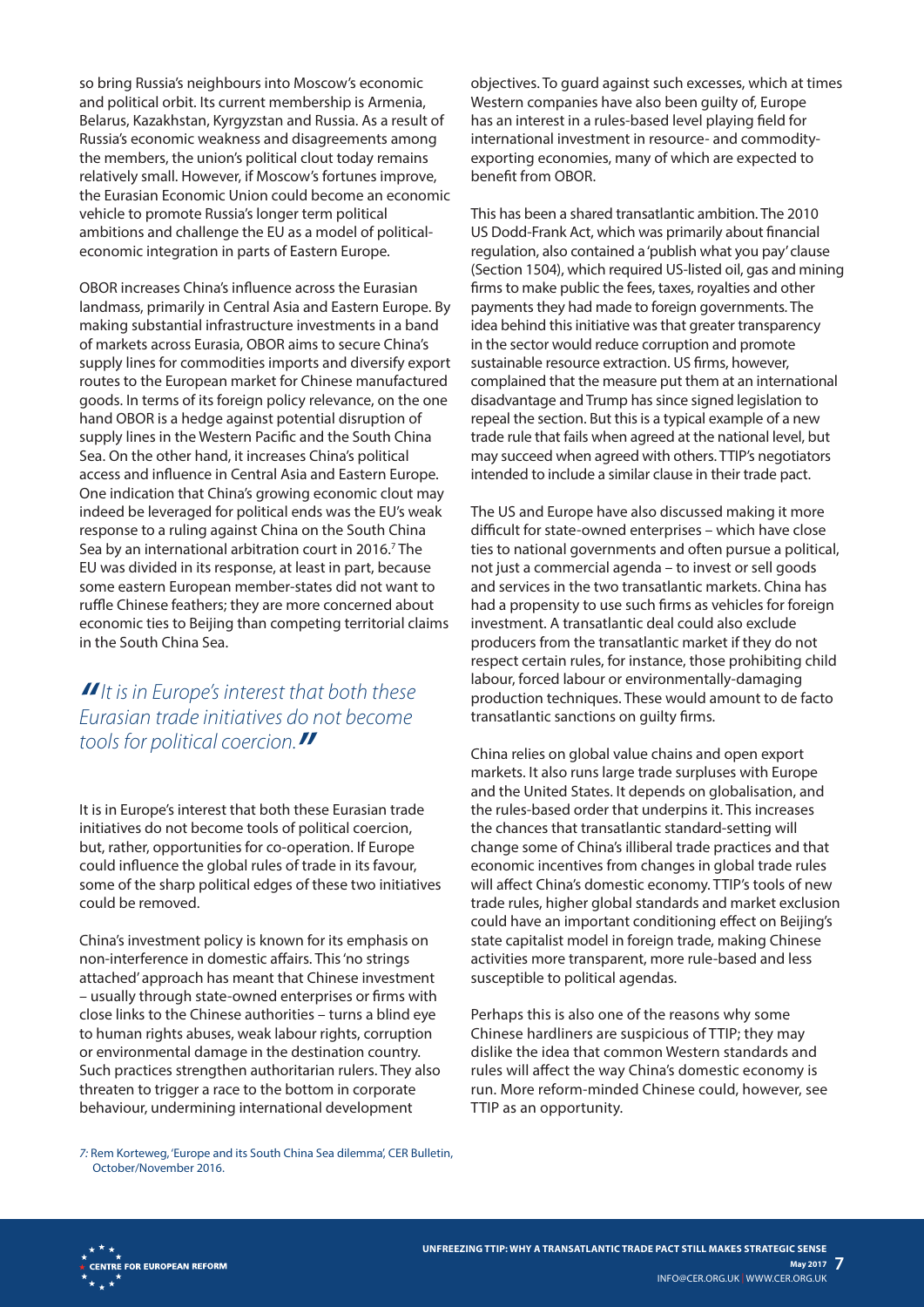# How a deal could strengthen the transatlantic relationship

A transatlantic agreement would signal that rather than falling victim to dissension, the transatlantic bond remained strong. But the failure to reach a deal would be a signal of transatlantic friction.

For some time, there has been concern about a creeping transatlantic divergence. In 2012, President Obama started to pursue a political, military and economic 'rebalance to Asia' in response to China's growing assertiveness in the region. In Europe, it was perceived as an American preference to shift away from Europe and its economic troubles – the eurozone was in crisis – and its ageing populations and internal political divisions, towards young, booming, dynamic Asia. The argument took hold that a successful TTIP could strengthen transatlantic co-operation in a world where the Asian economies commanded more attention.

# *" The freeze in the TTIP talks are both a symptom and a cause of the troubled state of the transatlantic relationship."*

Russia's intervention in Ukraine in 2014, however, refocused the Obama administration's attention on Europe. And the White House acknowledged that trade agreements could play a role in its response; a transatlantic trade deal would signal transatlantic resolve at a moment of increasing geopolitical tension in Europe. According to Michael Froman, US trade representative in the Obama administration, trade deals have strategic relevance. After all, he wrote, Russia's intervention in Ukraine was driven in part by Kiev's decision to sign an association agreement and trade agreement with the EU.8

The election of Donald Trump, however, has raised serious doubts about the future of US security and trade policy. Unlike previous presidents since World War Two, Trump is not a liberal free-trader; instead he wants to reserve the option to raise trade barriers to protect US workers, to punish firms for sending jobs abroad, or to sanction states like China for distorting markets. In March 2017, for instance, the US administration blocked a statement in the G20 condemning protectionism.<sup>9</sup>

In one of his first decisions after taking office in January 2017, Trump announced America's withdrawal from the TPP. TPP would have been strategically significant,

by itself and in conjunction with TTIP. The agreement reached between 12 Pacific states, including the US, Canada, Japan and Australia, would have sent a signal of common purpose about the future of the regional trade order. It would have made clear to large regional economies, primarily China, that they must reform their economies if they wanted to remain competitive and keep up with the direction of regional trade liberalisation and economic integration. Obama had made clear that TPP was a response to China's growing economic might. In October 2015 he said that "without [TPP], competitors that don't share our values, like China, will write the rules of the global economy."10 Most countries that joined TPP, like Vietnam, Japan and Australia, rely heavily on trade with China: TPP would have shown Beijing that these countries had options and could hedge their trade relations. TPP also mirrored some of the standard-setting objectives of TTIP; it contained chapters on state-owned enterprises, labour and environmental protection. Together, the two trade deals could have had a strong standard-setting effect in these areas.

Even with a resurgent Russia, there is little to suggest that president Trump cares much for the transatlantic relationship. He has complained about the lack of European burden-sharing in NATO, publicly questioned the alliance's relevance and suggested he may not come to an ally's aid if that country has not paid enough for its defence. The 2003 Iraq War and the NSA surveillance scandal damaged America's reputation among Europeans, but European doubts about transatlantic co-operation sky-rocketed following Donald Trump's election. In Germany, for example, a recent poll indicated that people are more concerned about Trump than they are about Putin's Russia.<sup>11</sup>

Transatlantic mistrust hurts the West's ability to act in unison, and will embolden those in Moscow and Beijing that will see Western incoherence and disunity as an opportunity to pursue their own revisionist ambitions. TTIP would be one way for EU member-states to demonstrate they are still willing and able to deliver on big, ambitious initiatives together with the US. This would have immediate diplomatic benefits, aside from giving transatlantic co-operation a shot in the arm; it would signal transatlantic coherence and resolve to third countries – both friends and foes – increasing Western credibility. Unfortunately, today's freeze in the TTIP talks is both a symptom and a cause of the troubled state of the transatlantic relationship.

*8:* Michael B. Froman,'The strategic logic of trade', *Foreign Affairs*, November/December 2014.

*<sup>10:</sup>* Barack Obama, 'Writing the rules of the global economy', White House, October 10th 2015.

*<sup>9:</sup>* Claire Jones and Sam Fleming, 'G20 minister hit impasse with US over free trade', *Financial Times*, March 19th 2017.

*<sup>11:</sup>* Forschungsgruppe Wahlen, 'Politbarometer February 2017', February 17th 2017.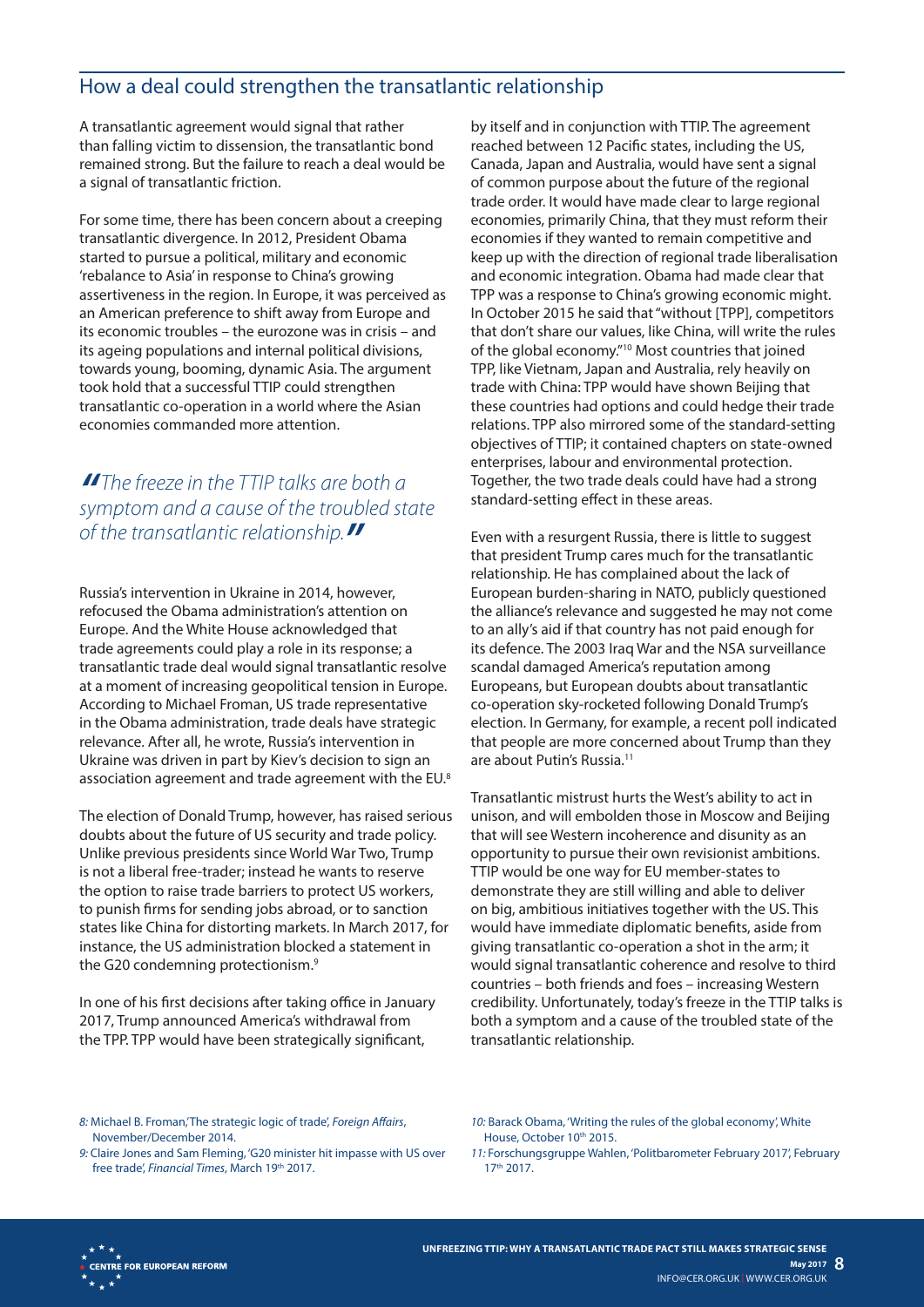#### Transatlantic energy ties

One specific area where the lifting of transatlantic regulatory barriers would produce foreign policy benefits for Europe is in the energy domain. Some EU memberstates are heavily dependent on Russia for their oil and gas supplies. From the 1970s onwards, the United States banned almost all exports of crude oil, and permitted exports of natural gas only to countries with which the US had a free trade agreement.

In late 2015, the United States unilaterally lifted its ban on crude oil exports. The White House also backed new export licenses for exporting liquefied natural gas (LNG). As a result, Europe has been able to reap some of the strategic benefits of America's energy boom. Greater diversification of potential suppliers benefits Europe's energy security.

US crude oil exports have helped bring down global oil prices, and the prospect of US LNG exports has contributed to making international gas markets more liquid and strengthened Europe's bargaining position in negotiations with Russian firms that over-charge. As part of TTIP, the EU sought a legal commitment to permanently remove barriers to energy exports. Such a commitment would give additional guarantees to EU member-states that they could access US energy supplies in the event of a shortage. It remains to be seen whether president Trump will continue this liberal approach to US LNG exports, which has important strategic side-effects, or whether he will insist that America's gas bonanza exclusively benefits US industry. Trump's energy secretary, Rick Perry, hinted at the latter when he said in late March 2017 that he wants the US to be 'energy dominant', not just energy independent.

### Can Europe unfreeze TTIP?

TTIP has ground to a halt, but transatlantic trade has not. Besides, trade deals rarely die; they wait for an opportune moment to re-emerge from hibernation. And even with TTIP in the freezer, the EU's trade agenda remains very busy. The European Commission is preparing for extensive trade talks with the UK and there are negotiations underway with Japan, Indonesia, the Philippines and MERCOSUR, the south American trade bloc. The Commission is also updating trade deals with Mexico and Turkey and is in exploratory talks with Australia and New Zealand. The deals with Vietnam, Singapore and Canada await ratification.

# *"If TTIP fails, it will be a major missed opportunity and a foreign policy own goal for the West*.

Yet if TTIP fails, it will be a major missed opportunity and a foreign policy own goal for the West. Few of the EU's other trade agreements would have the strategic impact that TTIP would. And that failure raises the prospect that illiberal economies will play a stronger role in setting the future framework of global trade, which by extension will increase their foreign policy heft. It would be misguided to be complacent about the impact of no deal.

Much will depend on the Trump administration. His economic nationalism and anti-EU sentiments do not bode well. But the possibility of EU-US trade talks under Trump should not be ruled out – though inevitably they will be different to the previous 15 rounds of TTIP talks.

Though Trump has shied away from declaring that China is a currency manipulator for now, he has directed his commerce secretary to investigate whether steel imports – many of which come from China – are a threat to US national security. Trump's trade team appears intent on punishing China for dumping goods on the US market. Meanwhile the Chinese administration is currying favours with Europe, presenting itself as a pro-globalisation alternative to Trump. Despite the welcome free-trade rhetoric from Beijing, the Commission is understandably hesitant; it has legitimate concerns about China's marketdistorting practices. For instance, in December the EU sharpened its trade defence measures, enabling it to impose higher import duties on Chinese steel.12 Should the US administration at some point conclude that it wants to nudge China to play by the international trade rules, rather than simply punishing it and resorting to protectionism, the EU should stand ready to discuss with Washington how a transatlantic trade pact could help bring this about.

Unfortunately, Trump's election offers European politicians and policy-makers a convenient excuse. They can point to him as the main reason why TTIP is not moving forward. But there should be no concealing the fact that some of the biggest obstacles to a transatlantic deal lie in the EU.

European leaders should now reflect how a transatlantic trade pact could be pursued successfully, if the mood shifts in Washington. Here are five recommendations on how to rebuild public support for a deal.

*12:* European Commission, 'Trade defence instruments: Council agrees negotiating position', December 13<sup>th</sup> 2016.

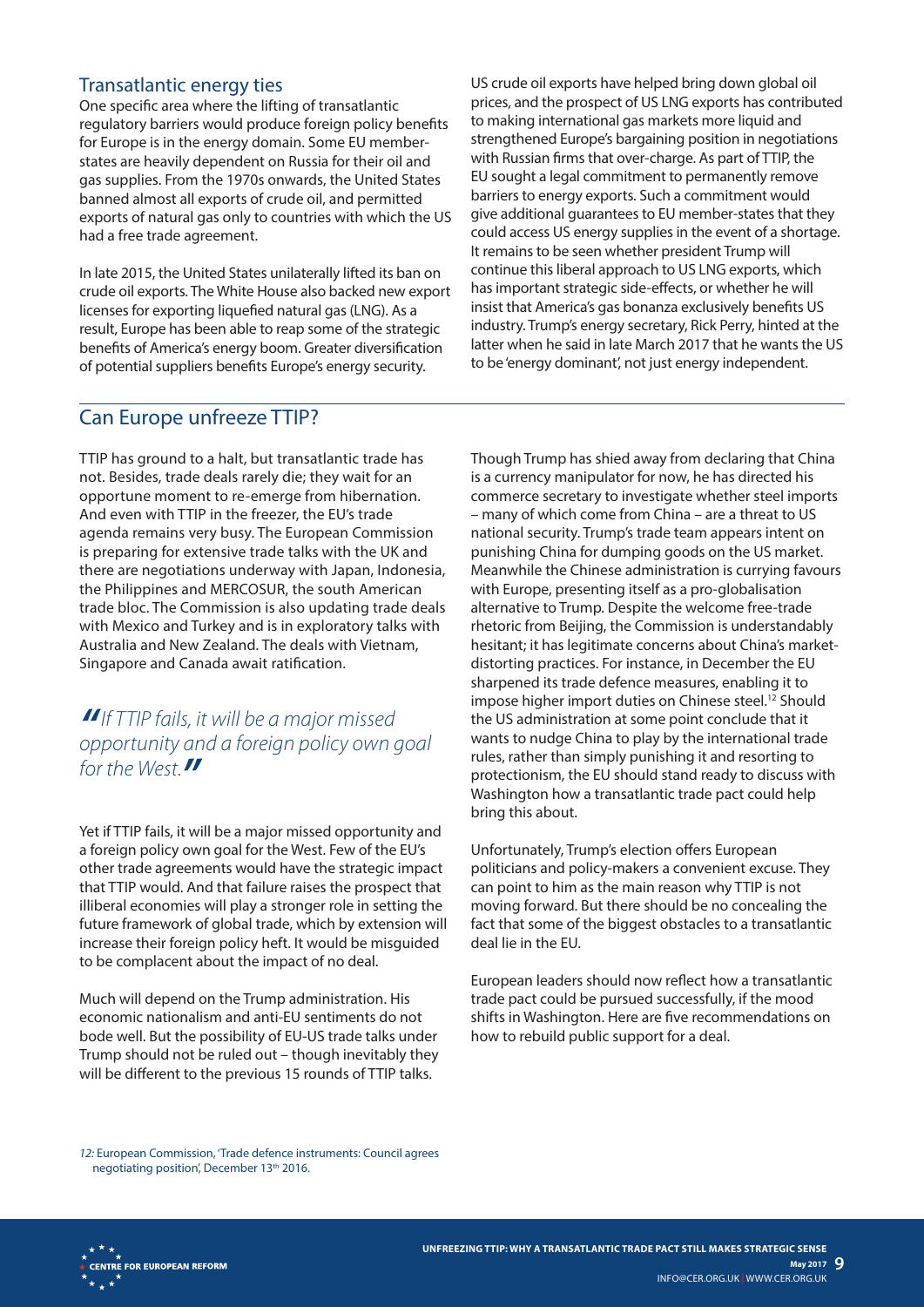#### Take ownership

EU member-states must not simply reach a deal with US negotiators; they must convince sceptical publics and parliaments of a deal's value, both economic and strategic. This means engaging with the public. All EU governments signed off on the Commission's mandate to negotiate TTIP in 2013, but since then few capitals have actively promoted it to their citizens.

The UK – one of Europe's strongest proponents in favour of TTIP – was one promoter, but it is leaving the EU. Among the other member-states, particularly in France and Germany, government ownership of TTIP has been lacking. Though the economic and strategic benefits of a deal accrue to the member-states, the negotiations are done by the Commission, giving rise to the perception that TTIP was a project devised by unaccountable European officials, who became an easy target for the anti-TTIP lobby. This is unsustainable.

#### See trade negotiations as a campaign

European leaders must build public support for a deal from the moment trade talks start. Too often European leaders have responded to public criticism of TTIP with a version of the mantra 'wait – the text is not finalised yet – nothing has been agreed – trust us.' In a European political context where confidence in political elites is declining, and concerns about government transparency run deep, this message has little impact or is counter-productive. A paternalistic attitude from governments was predictable; previous trade deals were generally negotiated, agreed and ratified without much public scrutiny. But today's mix of social media, euroscepticism, and concerns about globalisation – some of it legitimate, some not – means trade deals should be expected to be controversial and opposition organised.

# *" There is a good story to tell about TTIP, but governments have been poor at telling it."*

The anti-trade lobby has turned into an industry. As a recent report by the European Centre for International Political Economy (ECIPE) think-tank makes clear, anti-TTIP groups have been well-funded, well-organised and effective at using communication campaigns to achieve their objectives.13 Europe's pro-TTIP politicians should learn from the campaigning strategies of their adversaries. There is a good story to tell about TTIP, but governments have been poor at telling it.

Governments should also avoid arguments that may backfire. For instance, in an effort to promote TTIP, they have consistently emphasised the economic benefits

*13:* Matthias Bauer, 'Manufacturing discontent: The rise to power of anti-TTIP groups', ECIPE, November 2016.

flowing from a deal. But if citizens are more concerned that a trade deal might jeopardize their children's health, the environment or their democracy, then the argument will not be won by promising them a bag of money based on estimations by experts, who in the eyes of the public have not been great forecasters.

European and national politicians need to win back popular support for rules-based trade and open markets. This means addressing the economic arguments and refuting some of the deceptive myths surrounding them, but also debating the broader, strategic rationale for a deal.

#### Drop the idea of an investment court

One of the main issues of concern in Europe has been investor-state dispute settlement (ISDS). TTIP could establish new benchmarks for investment protection. Though the US and most EU member-states have strong legal regimes which offer a high degree of protection for foreign investors, China and other emerging economies do not. A transatlantic agreement on ISDS would on the one hand align different European investment protection arrangements, and on the other hand set a precedent that other countries could follow. If the US and EU sign a trade deal but fail to reach an agreement on investment arbitration, why should others include robust investment protection clauses in trade deals of their own? An investment chapter in TTIP would bring closer the prospect of a level playing field for investors in emerging economies, and would support reform-minded policymakers trying to attract Western foreign investment.

But European NGOs have heavily criticised the existing model of investment arbitration, which is included in more than 3,000 bilateral investment treaties around the world, and approximately 1,400 that include European countries. Critics say investment tribunals create opaque, parallel legal structures that put accountability and due process at risk. Infused with a dose of anti-Americanism, some worry that an investment deal with the US could enable American multinationals to take European governments to court over environmental or health policies – and thus force Europe, for instance, to privatise healthcare systems, accept hydraulic fracking as method to extract natural gas or introduce genetically modified crops into the food chain. Though many of these concerns are overblown, the EU and its member-states have so far been unsuccessful in addressing them.

As an alternative to the traditional arbitration system, the European Commission proposed in 2015 the creation of an investment court system, which it says will address concerns about transparency and accountability. The EU has included this investment court system in its newly-agreed trade deals with